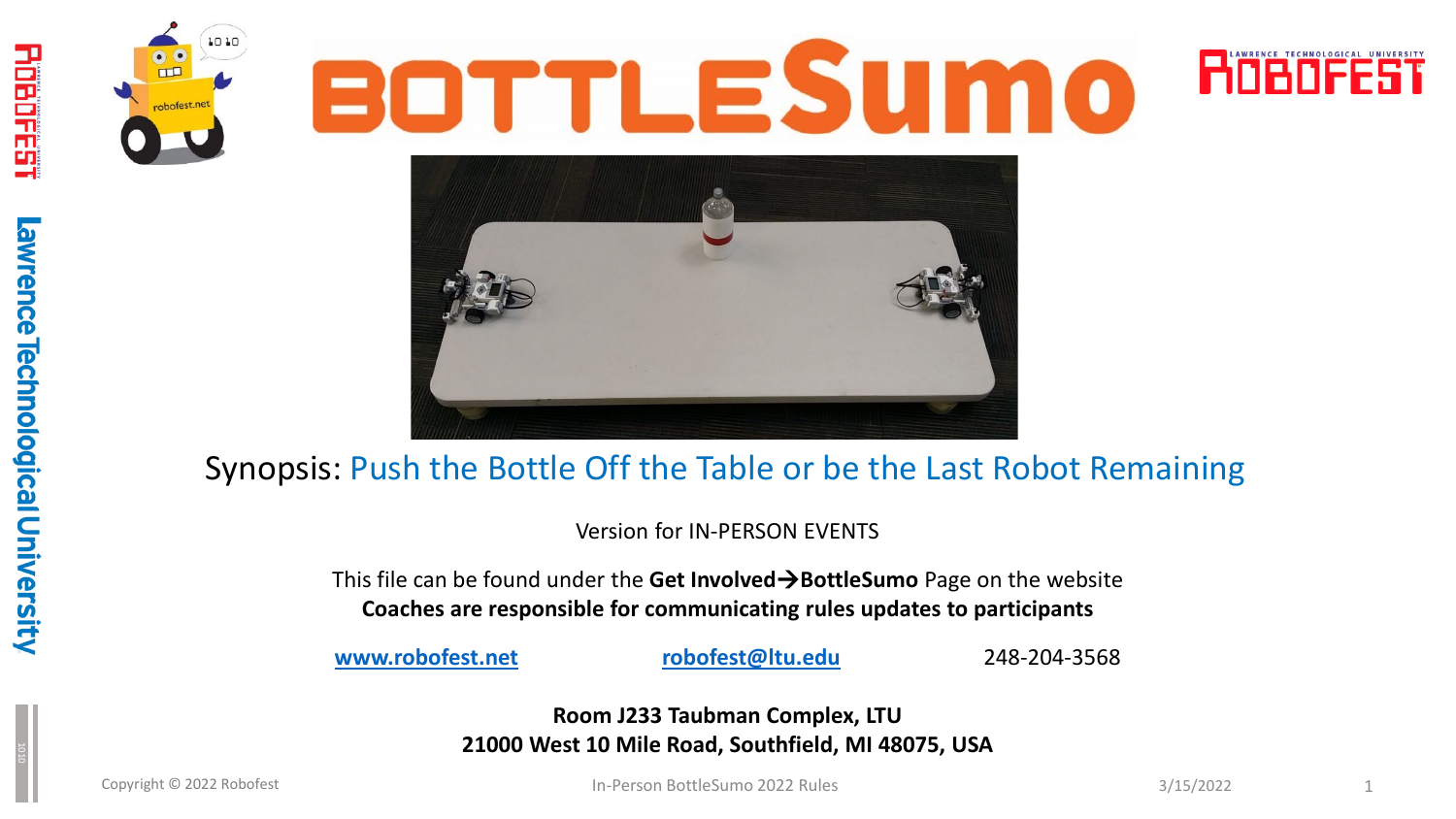### 1. BottleSumo Overview

#### **Learning Objectives**

- STEM subjects including physics
- Autonomous navigation
- Computer programming logic
- Edge detection
- Object detection
- Autonomous search algorithms
- Adjusting to environmental conditions
- Problem solving

#### **Synopsis**

- An Open Category competition, which will take place at the World Robofest Championship
- Local events may host BottleSumo, but there are no qualifying competitions. (Teams must re-register for World Championship event)
- The objective of BottleSumo to EITHER
	- **De the first robot to intentionally push a** two-liter bottle off the table OR
	- be the last robot remaining on the table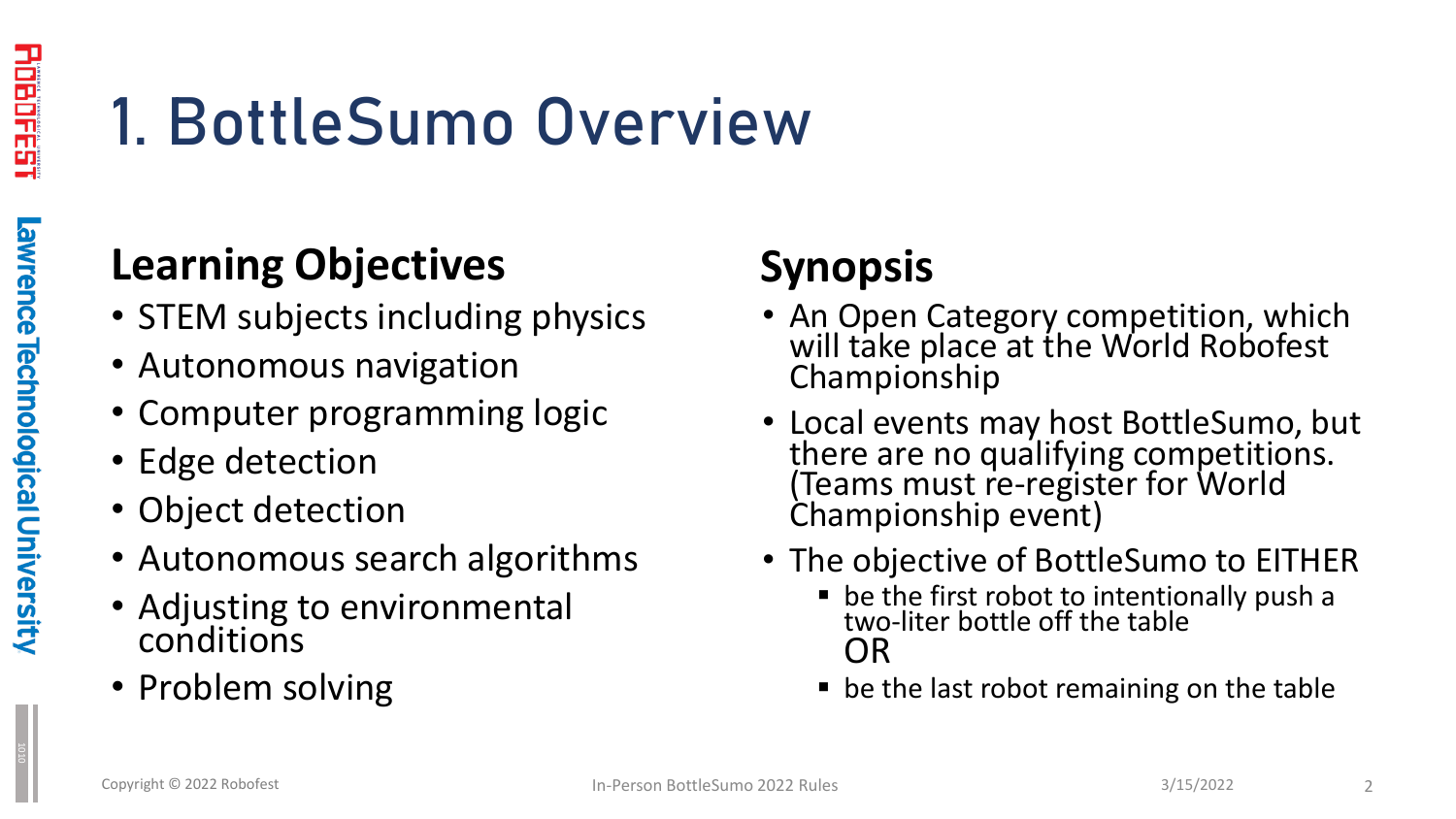#### 2. Age Divisions and Team Size

- Three Divisions
	- **Junior Division (Grades 5-8)**
	- **Senior Classic Division (Grades 9-12)**
	- Senior Unlimited Division (Grades 9-12)
- Team Size: Maximum three (3) members per team for Jr. Division and both Sr. Divisions
- Team Registration Fee: \$75 (May be different for local events)
- Related important document Robofest 2022 General Rules at [robofest.net](http://www.robofest.net/)
- [Each team member, as well as the coach, must submit a completed/signed Robofest](http://robofest.net/RobofestConsentReleaseForm.pdf) Consent and Release Form online, emailed to Robofest office or turned in to Site Host on competition day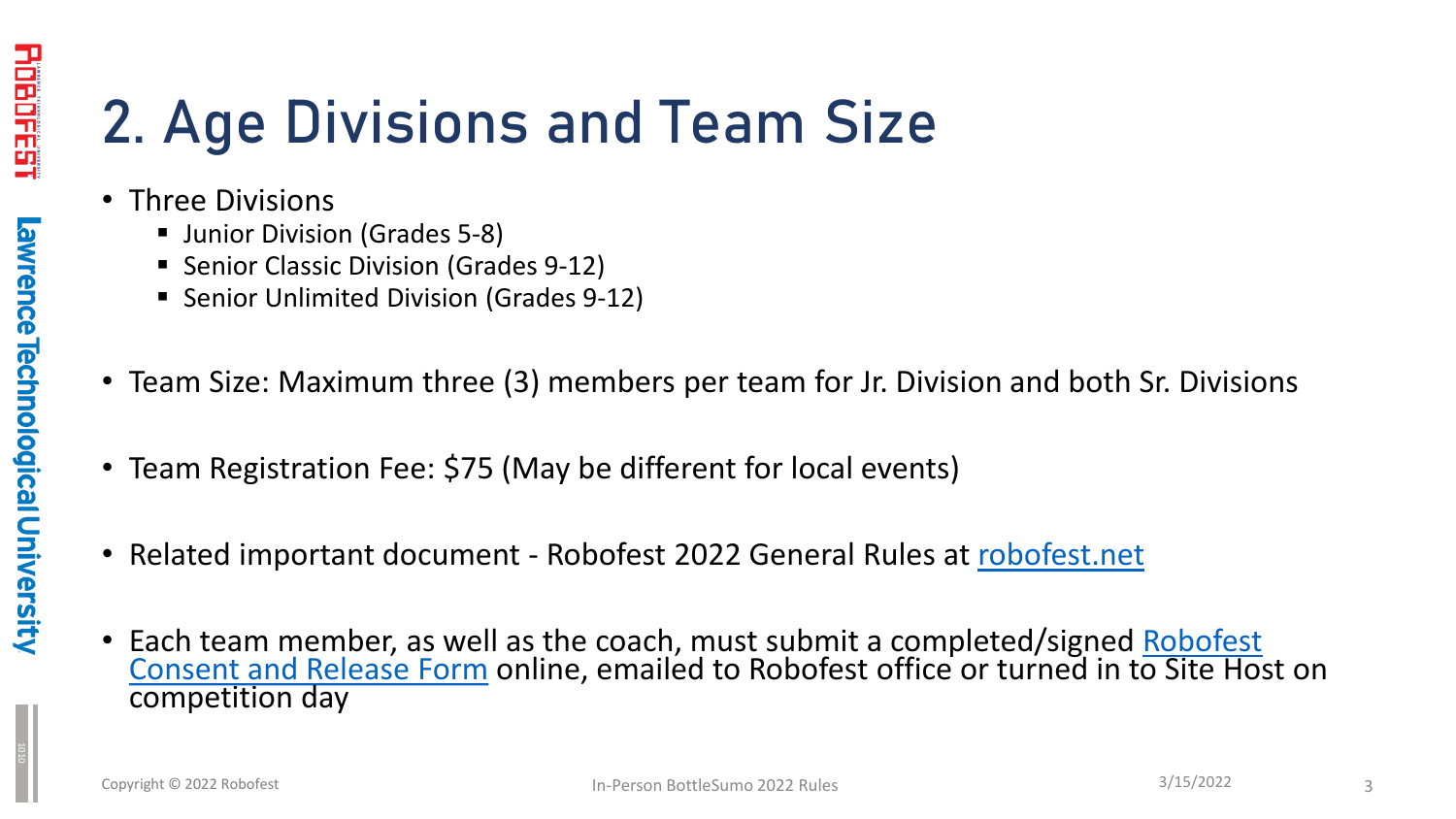### 3. Robot Requirements (1/2)

- Robot must be fully-constructed upon arrival to the competition
- Robot must be fully autonomous. No human control, signal, or remote computer control (tele-op)
- One robot per team (same robot must be use entire tournament)
- Robots must have labels clearly indicating their team ID number and FRONT of robot (side with sensors)
- Teams will need to bring laptop computers to modify their programs for unknown starting task and to adjust for conditions that are unknown until the competition day

|                                            | <b>Junior Division</b>                                                                       | <b>Senior Classic</b>                                                                                                     | <b>Senior Unlimited</b> |  |  |
|--------------------------------------------|----------------------------------------------------------------------------------------------|---------------------------------------------------------------------------------------------------------------------------|-------------------------|--|--|
| Maximum robot weight                       | $0.9$ Kg                                                                                     | $1.5$ Kg                                                                                                                  | 3 Kg                    |  |  |
| <b>Robot Brain</b>                         | LEGO NXT, LEGO EV3, Lego Spike Prime or Vex IQ                                               | Any                                                                                                                       |                         |  |  |
| Maximum robot width, length,<br>and height | Must fit in 21x21x21cm<br>box. Robots may NOT<br>expand their dimensions<br>during the game. | Must fit in 30x30x30cm box. Robots may expand their<br>dimensions, but the maximum dimensions allowable is<br>35x35x35cm. |                         |  |  |
| # of robot brains per robot                | One brain only                                                                               | Any                                                                                                                       |                         |  |  |
| <b>Traditional sensor types</b>            |                                                                                              | Any unless it can be harmful to humans.                                                                                   |                         |  |  |

1010

Lawrence Technological University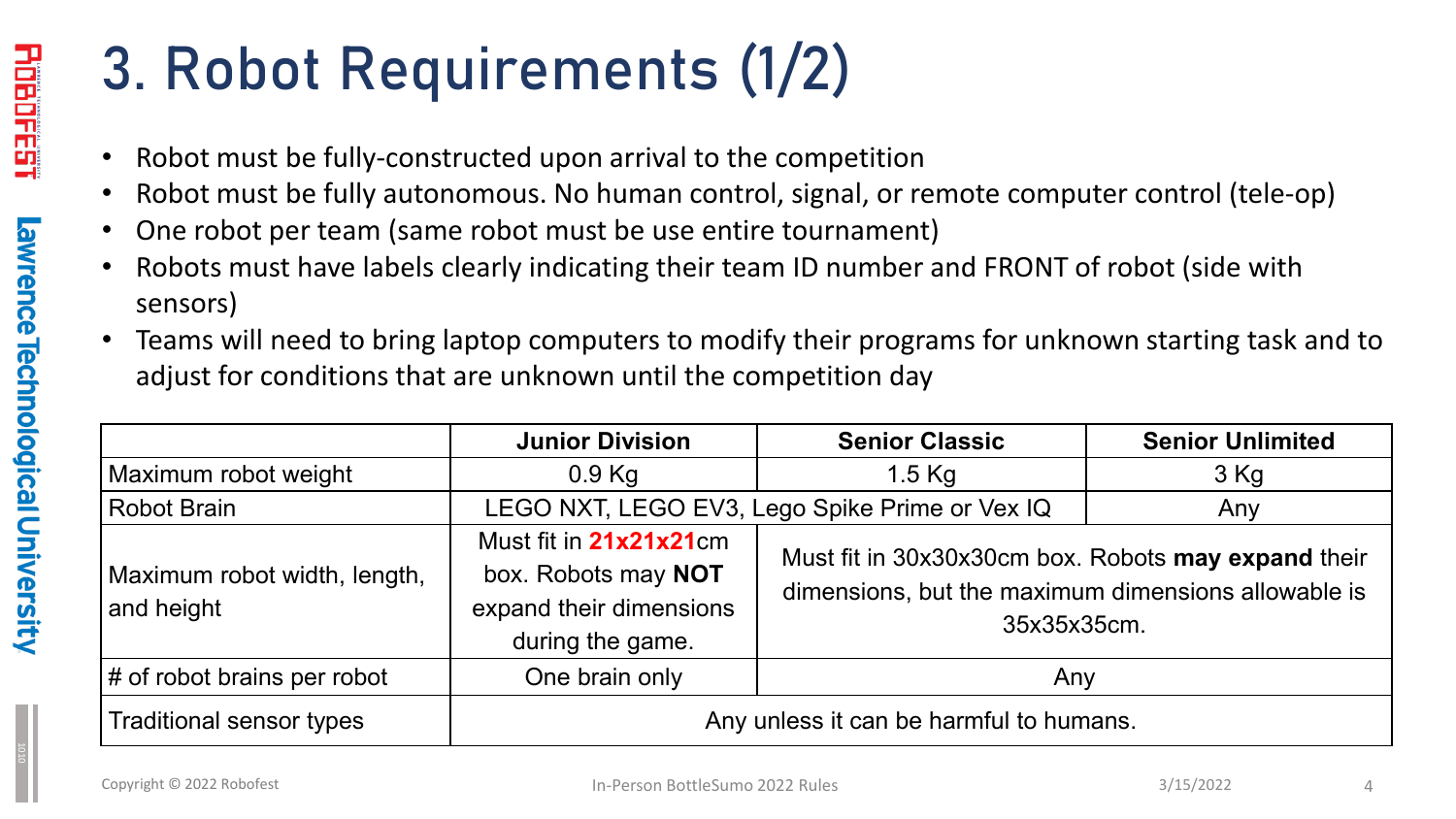### 3. Robot Requirements (2/2)

|                                                                                  | <b>Junior Division</b>                                                                                                                                                                                                                                  | <b>Senior Classic</b>                                                  | <b>Senior Unlimited</b> |  |  |
|----------------------------------------------------------------------------------|---------------------------------------------------------------------------------------------------------------------------------------------------------------------------------------------------------------------------------------------------------|------------------------------------------------------------------------|-------------------------|--|--|
| On-board vision sensor system                                                    | <b>NOT allowed</b>                                                                                                                                                                                                                                      | Examples of allowed vision sensors:<br>NXTcam:<br>Pixicam:             |                         |  |  |
|                                                                                  | Others such as smart phone vision:<br>$\bullet$<br>At least one sensor that can detect dark/light contrast on the plane of the table AND at least one                                                                                                   |                                                                        |                         |  |  |
| Number of sensors                                                                | sensor that can detect objects in front. These may be needed for unknown start                                                                                                                                                                          |                                                                        |                         |  |  |
|                                                                                  | Maximum 4 sensors (Sensor Multiplexer NOT allowed)                                                                                                                                                                                                      | <b>Unlimited (Sensor Multiplexers)</b><br>ALLOWED)                     |                         |  |  |
| Number of motors                                                                 | Maximum 3                                                                                                                                                                                                                                               | Unlimited                                                              |                         |  |  |
| Motor types                                                                      | LEGO NXT(9842), LEGO EV3 (455202), LEGO Spike Prime<br>(45602,45603) or Vex IQ (228-2560) only. Voltage altering over<br>default voltage is <b>NOT</b> allowed.<br>Other motors such as Lego Power Function and EV3 medium<br>motors <b>NOT</b> allowed | Any                                                                    |                         |  |  |
| Wheels, tread, or legs (the<br>parts driven by motors which<br>touch the ground) | Must be standard Lego or Vex IQ parts that are completely<br>unmodified. Vacuum or sticky material NOT allowed                                                                                                                                          | Vacuum or sticky material<br><b>NOT</b> allowed                        |                         |  |  |
| <b>Other Material</b>                                                            |                                                                                                                                                                                                                                                         | Any. You may use tape, glue, rubber bands, etc. to construct the robot |                         |  |  |
| Programming language                                                             |                                                                                                                                                                                                                                                         | Any                                                                    |                         |  |  |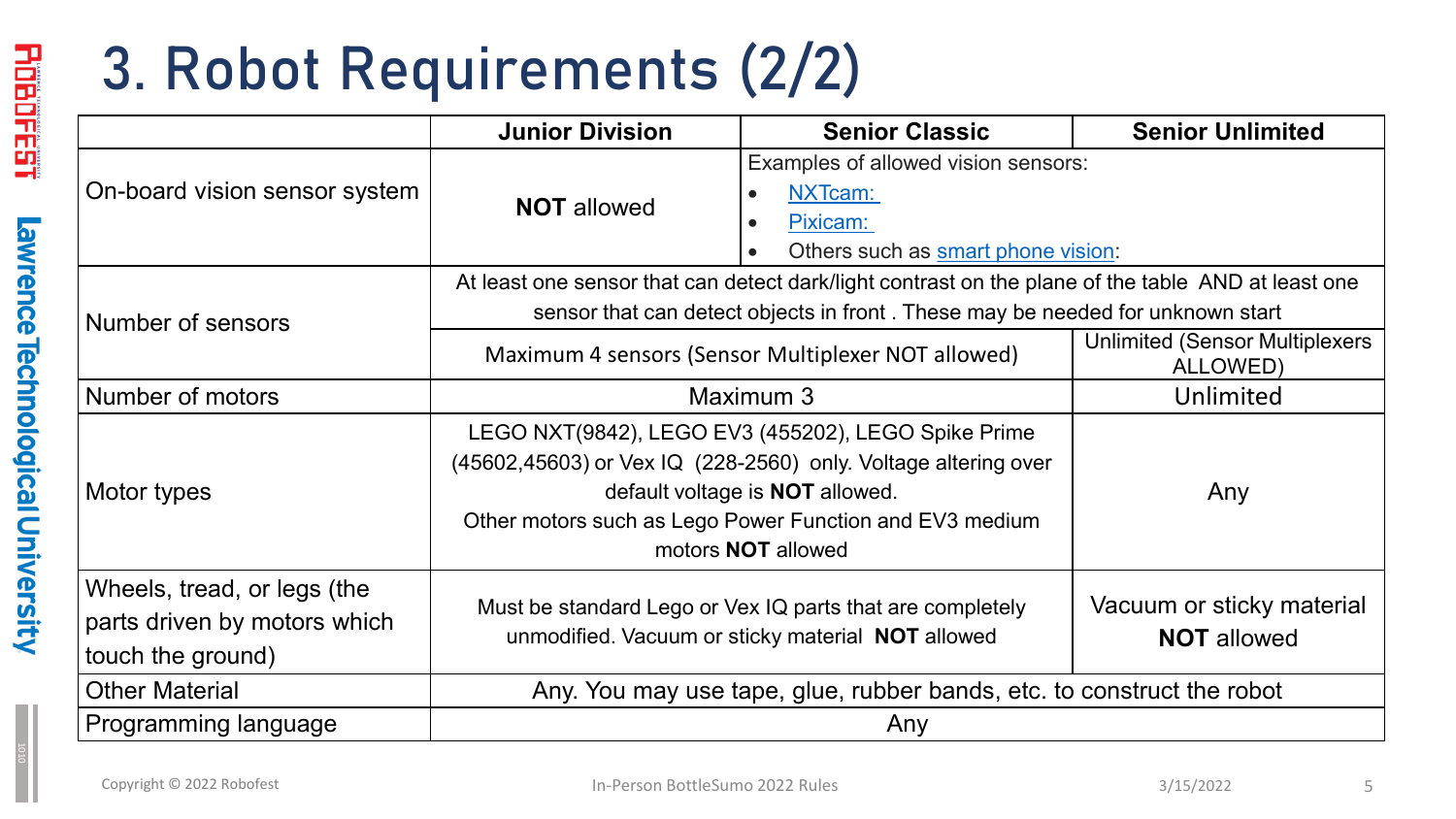# 4. BottleSumo Playing Field Table(s) (1/2)

- Competition tables are 30"x72" (actual size is about 75 cm x 182 cm) plastic folding tables
- The recommended brand is "Lifetime" which can be found at

[https://www.lifetime.com/lifetime-2901g-6-foot-folding-table-](https://www.lifetime.com/lifetime-2901g-6-foot-folding-table-commercial) commercial

- The four corners of the table are rounded. The radius of the corner circle is 4cm ~ 7cm
- Table thickness is about 4.5cm
- Table surface is light in color, for example, almond, tan, or gray
- Exact size, color, brightness, and edge shape are unknown until the day of the competition
- The table(s) are placed on a dark colored floor with the legs folded under and raised up with rolls of packing tape, (a stack of three recommended)



12.75 cm 3 stacked packaging tapes

Raised Table Setup for all Divisions

LI LI LI LI

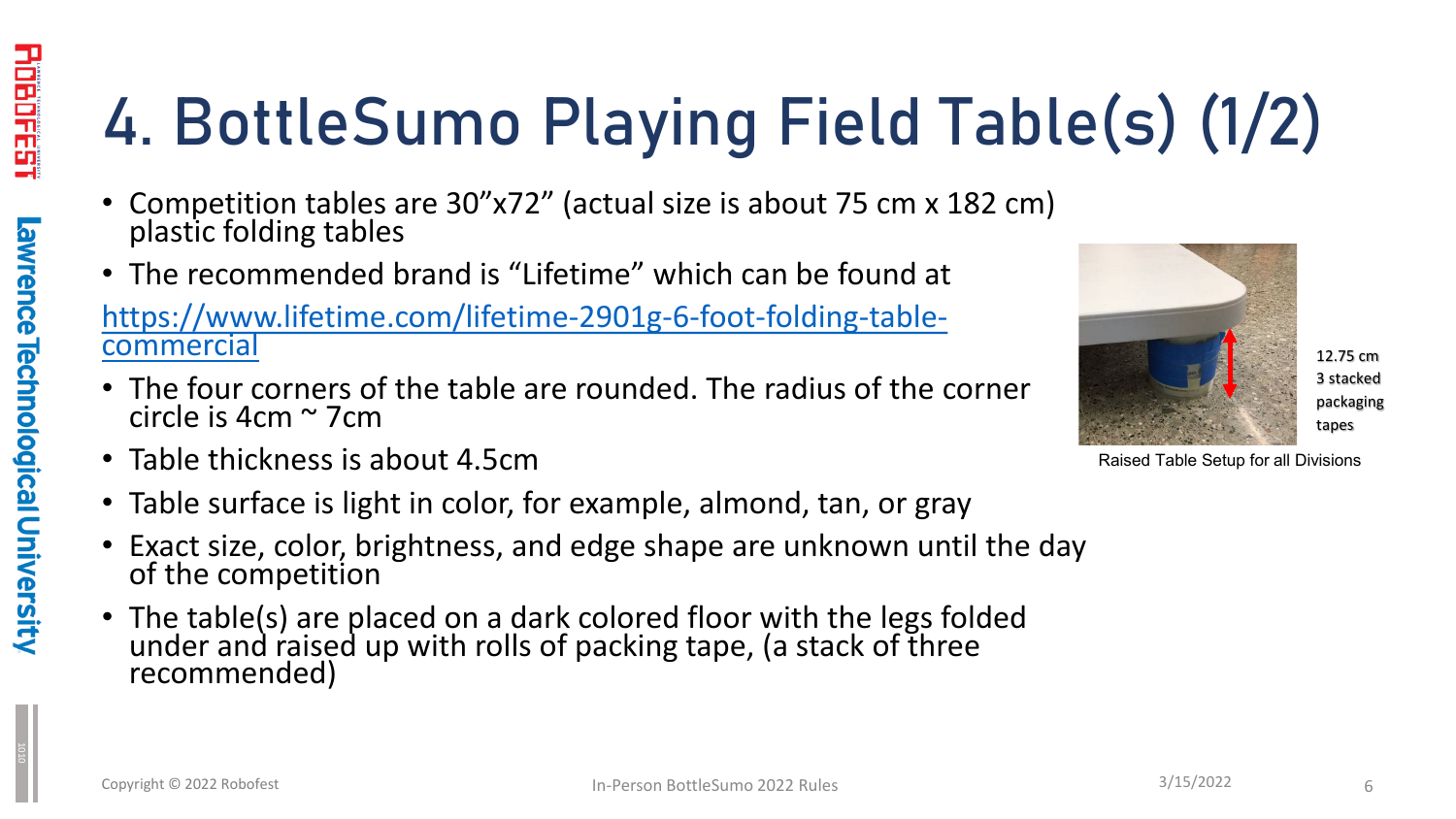awrence Technological University

### 4. BottleSumo Playing Fields (2/2)

• **Junior Division**: Made up of one table



• **Senior Division** : Made up of two tables (configuration will be unveiled)

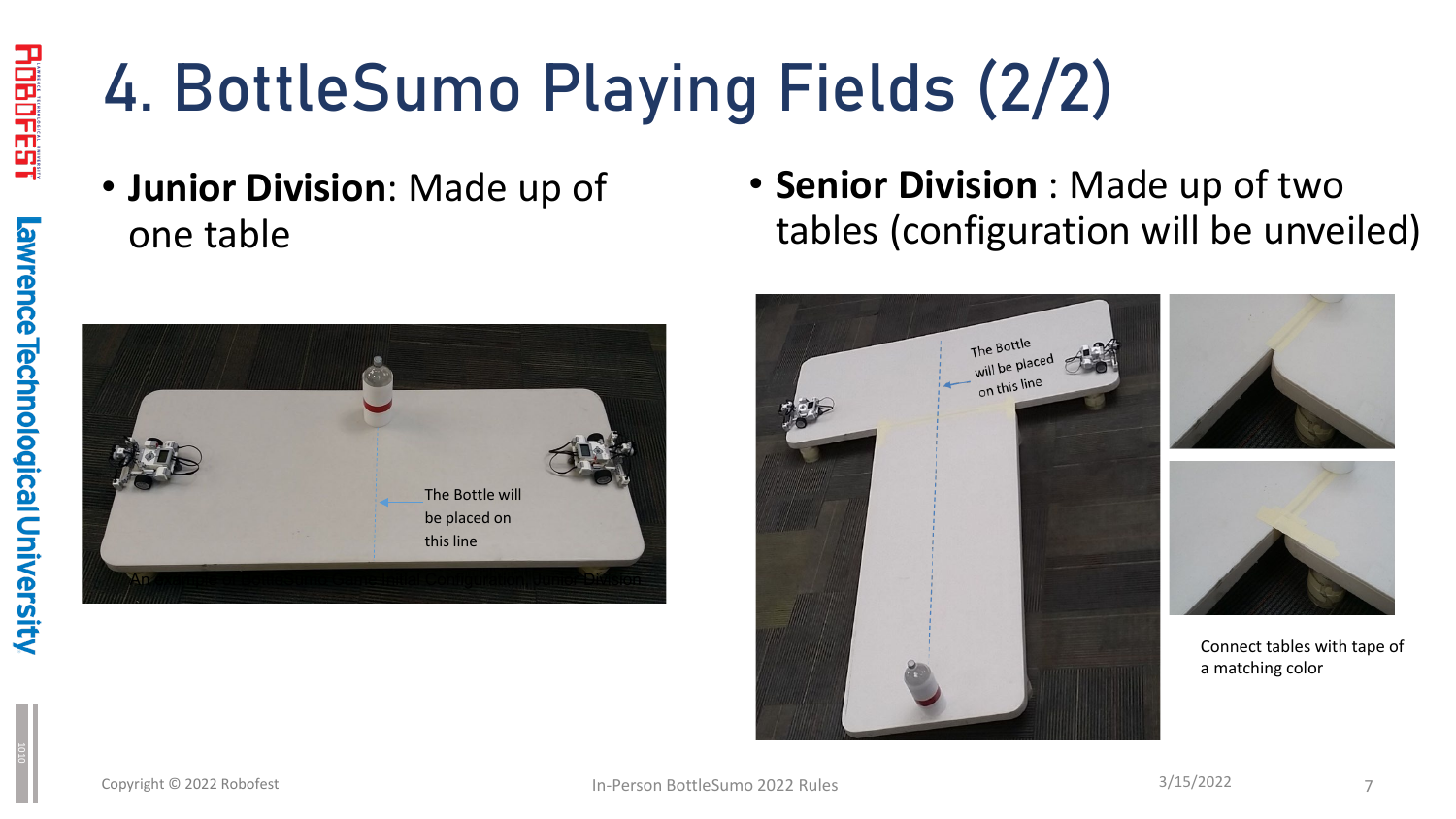### 5. Bottle Specification

- A two-liter bottle is covered with Legal size (8.5"x14") white paper
- Red electrical tape or color paper is used to create a 3.8cm red stripe as shown 8cm from the bottom of the bottle
- The exact color of the red tape or paper is unknown until the competition day
- Bottle is filled with 1 liter of water
- If the two-liter bottle shown right is not available, a slimmer bottle may be modified by using materials like *yoga mats or sponge sheets*. You may also use the thin bottle as is.



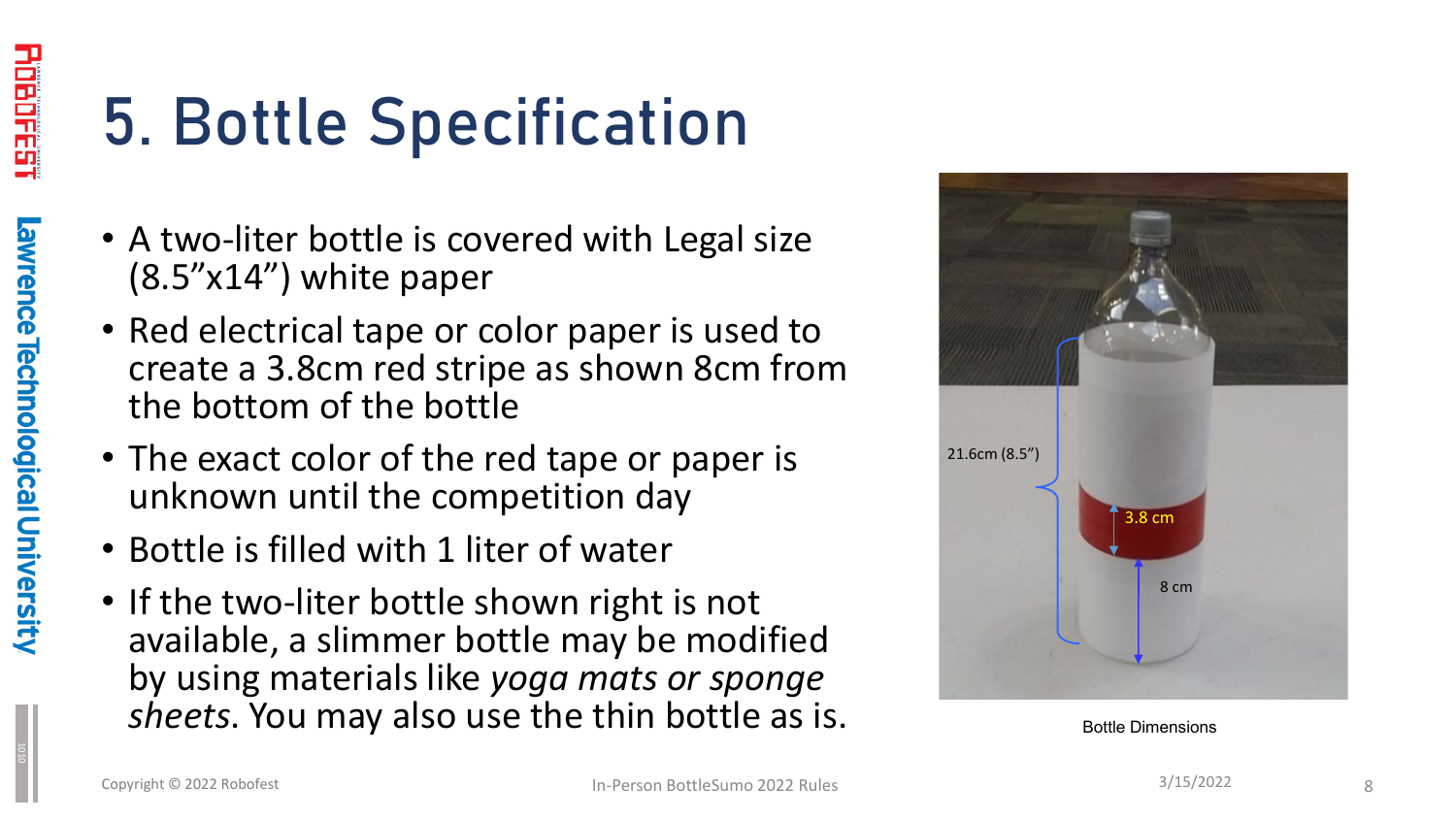### 6. Unknown Start Task - Example

- The way to start the robot moving is an **Unknown Task** that is unveiled 30 minutes prior to impounding robots
- The same unknown task will be required for the Time Trials and the Elimination Tournament
- *Unknown Task Example :* 
	- *Robot will flash an LED for 1 second after the Judge states "GO" then wait 5 seconds. Judge will place a bottle on the table approximately equidistant from each robot during the 5 second period*
- *Additional examples can be found at [robofest.net](https://robofest.net/)*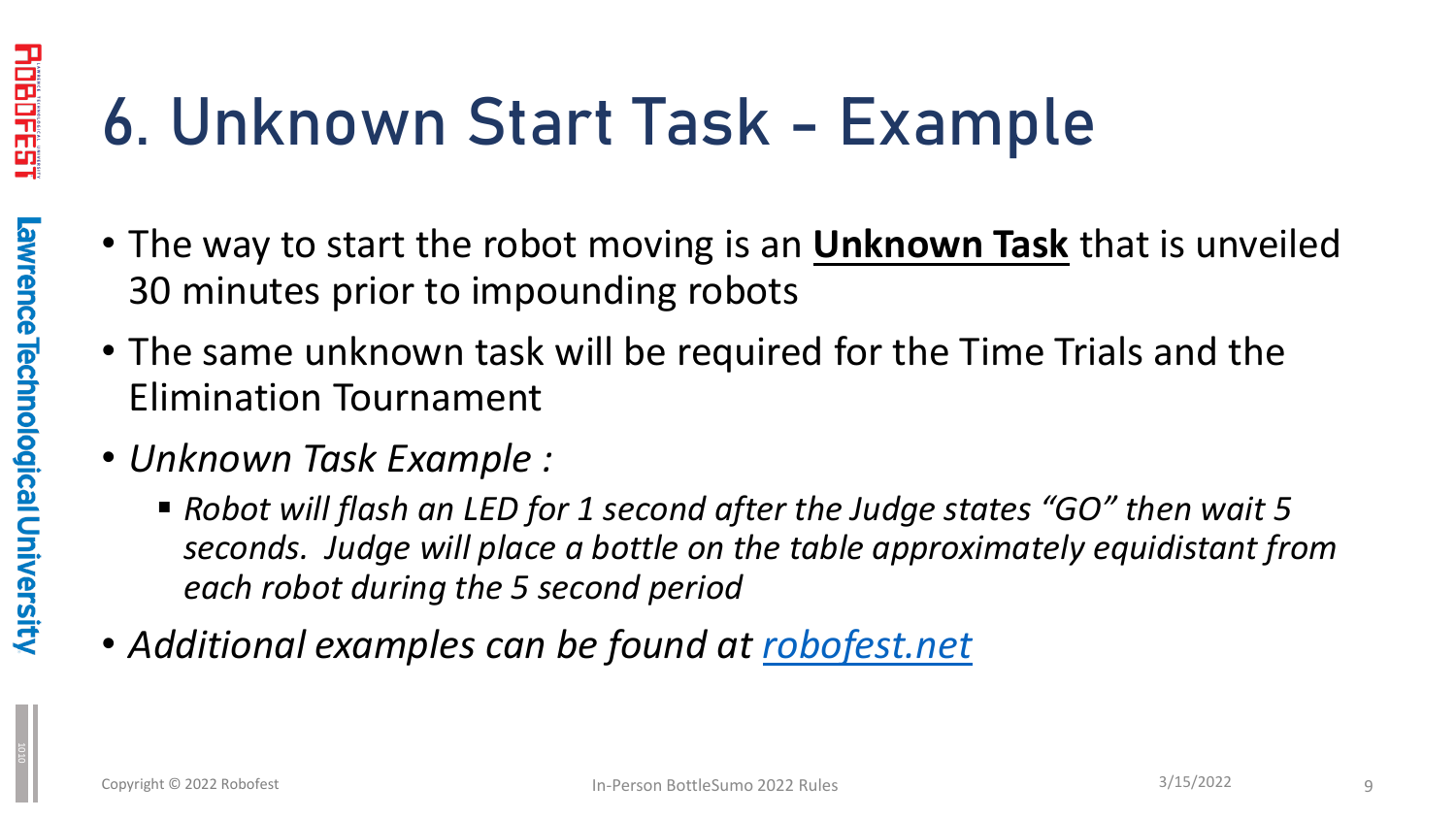### 7. Competition Procedures (1/2)

- BottleSumo competition has two sessions
	- Time Trial to rank robots and seed a tournament bracket
	- Single elimination tournament with "head to head" games
- Definitions
	- Game- a single head to head round
	- Match- a series of two or more games to determine which team advances in the tournament
	- Match Winner-The first team to win two games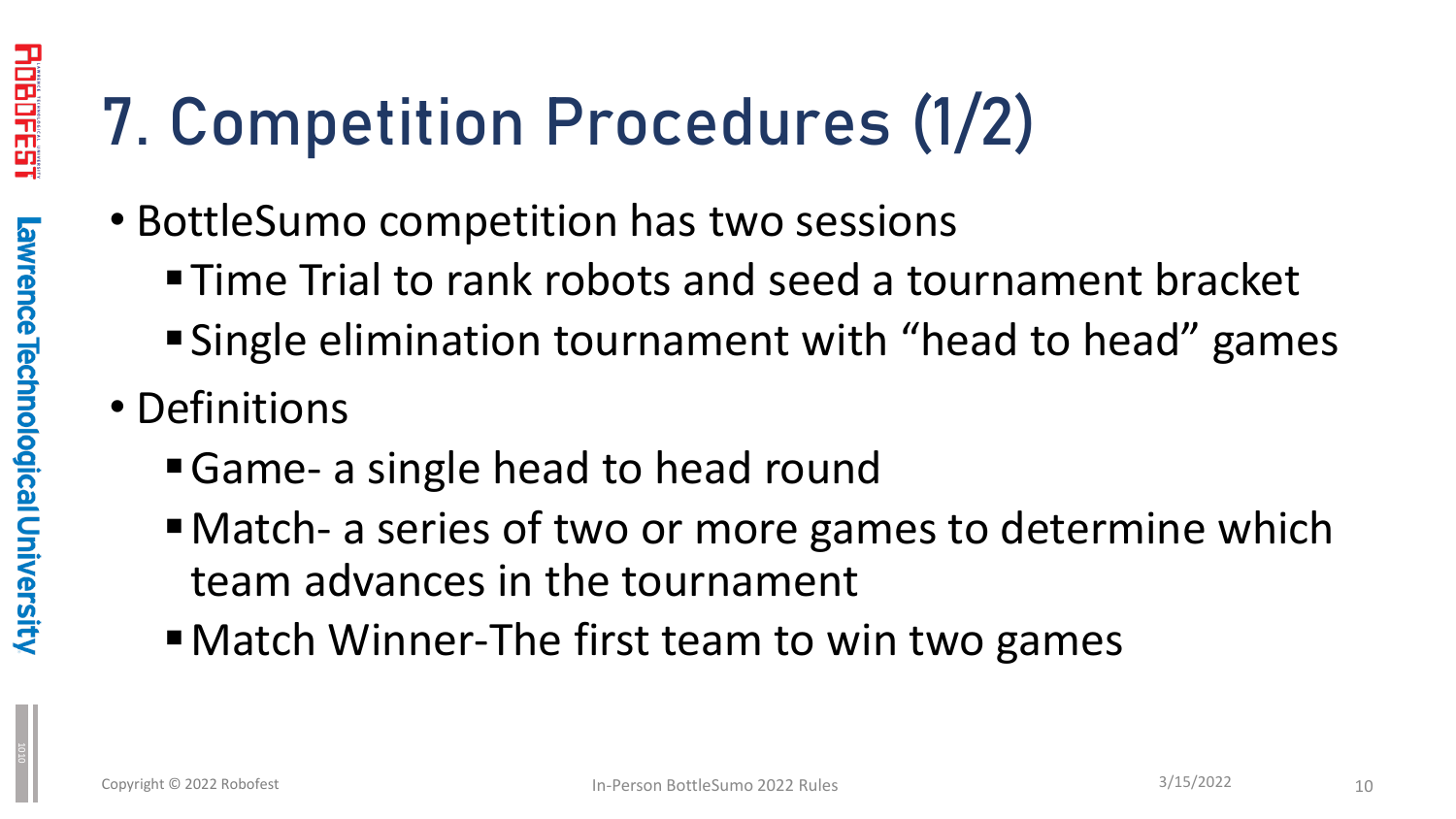### 7. Competition Procedures (2/2)

- Only participants are allowed to access the pit area, team tables, practice fields and official game fields throughout the competition day
	- Includes setup time before opening ceremony, work time and breaks
	- Adult may assist with transporting team materials, but can not stay in pits
- Immediately after opening ceremonies, the Unknown Task is unveiled. 20 minutes will be given to teams to work on their robots
- After the 20 minute work period, all the robots will be impounded
- During impound robot size, weight, and labels will be checked. Judges will also inspect the robot for any illegal materials
- Battery charging is not allowed in impound
- Participants should not pick up their robot until instructed by a judge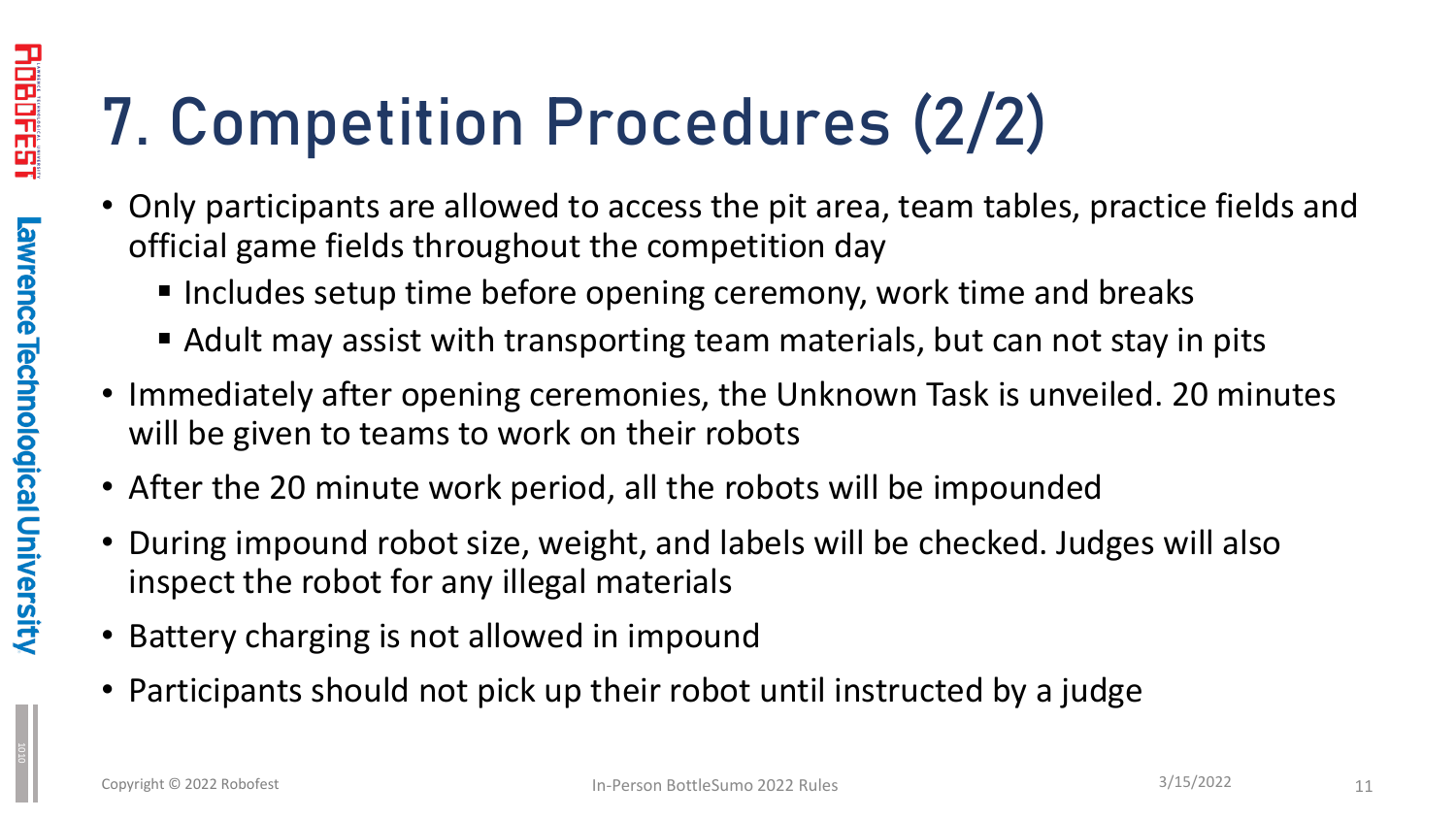#### 8. Time Trial Round (1/2) (note changes in red)

- Judge will measure the time taken for each robot (one per table) to push 2 bottles (Jr. Division) or 3 bottles (Sr. Divisions) off the table, then stop after the last bottle is off
- Maximum time given is 2 minutes
- Unknown Task must be used to initiate the robot or it will be penalized and *not allowed to continue*
- Time will be recorded to 1/100 of a second
- If a robot commits "Sumocide" by falling off the table, survival time and number of bottles pushed off the table will be recorded. (See penalty points on slide #13 and examples on #15)
- Robot must remain on the table for at least 3 seconds after any bottle is pushed off or it will be penalized (See #13 and #15).
- For robots that push off all the bottles and survive, time will continue to be counted until the robot comes to a complete stop for at least 10 seconds. The robot must stay stopped for at least 10 seconds to indicate it is done, but the 10 seconds will not be included in the "completion time"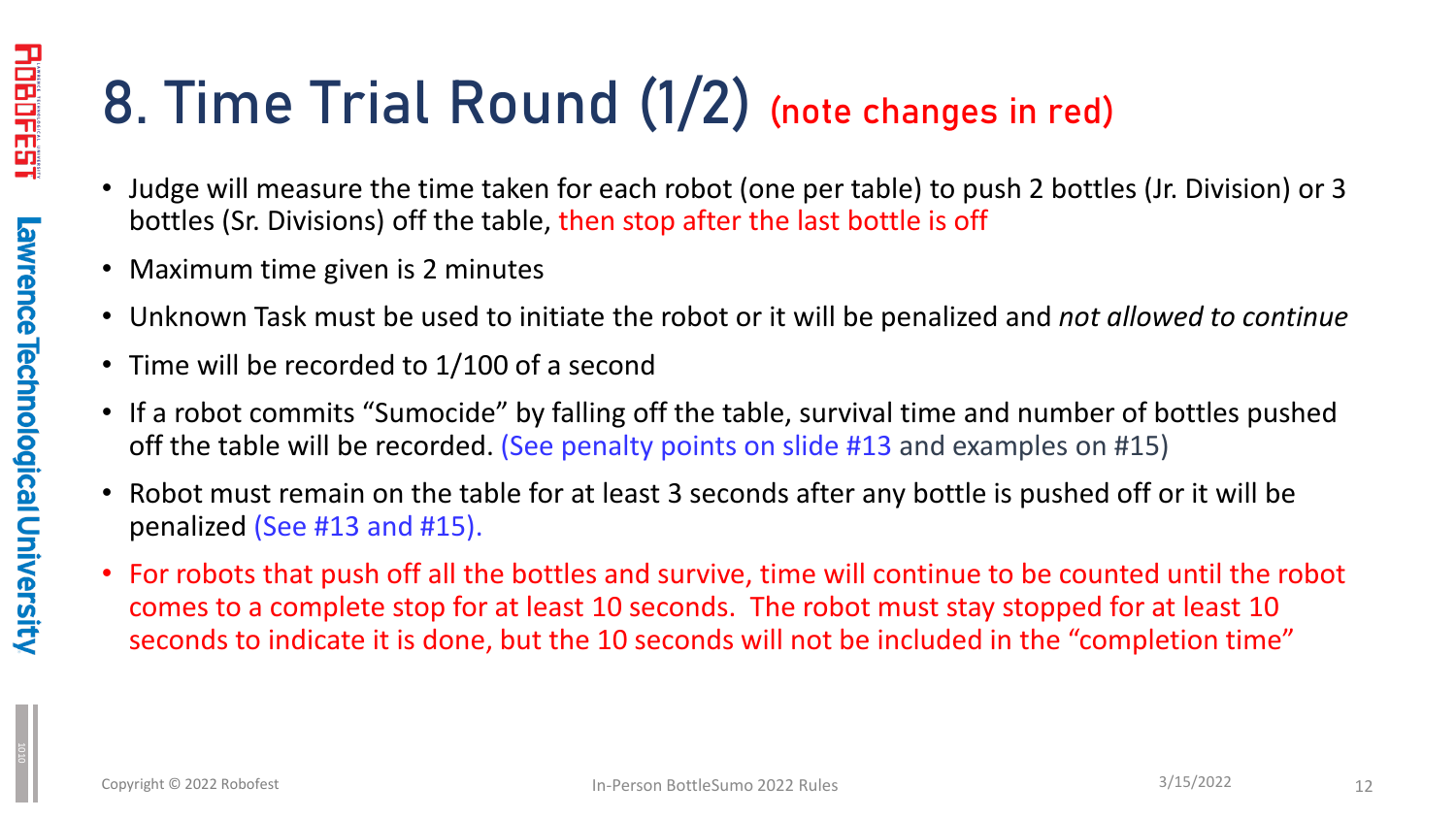#### 8. Time Trial Round (2/2)

- After the 20 minute work time, the bottle locations for the time trial will be announced.
- After all teams have completed the time trial, teams will have an additional 20 minutes to modify robot or program.
- Teams will be seeded based on the following: **1) Unknown task completion, 2) Number of bottles, 3) Staying on the table for at least 3 sec after any bottle off, 4) Completion Time**
- The following penalties apply:
	- Unknown task not completed (Time will be **1000 sec**)
	- Bottles left on table (Time will be **250 sec** per bottle, plus any other penalties)
	- Robot does not remain on table for 3 sec after any bottle (Time will be **250 sec**  survival time, plus any other penalties)
	- Robot does not stop after pushing off all the bottles (Time will be **240 sec**-survival time)
	- See Section 9 for scoring examples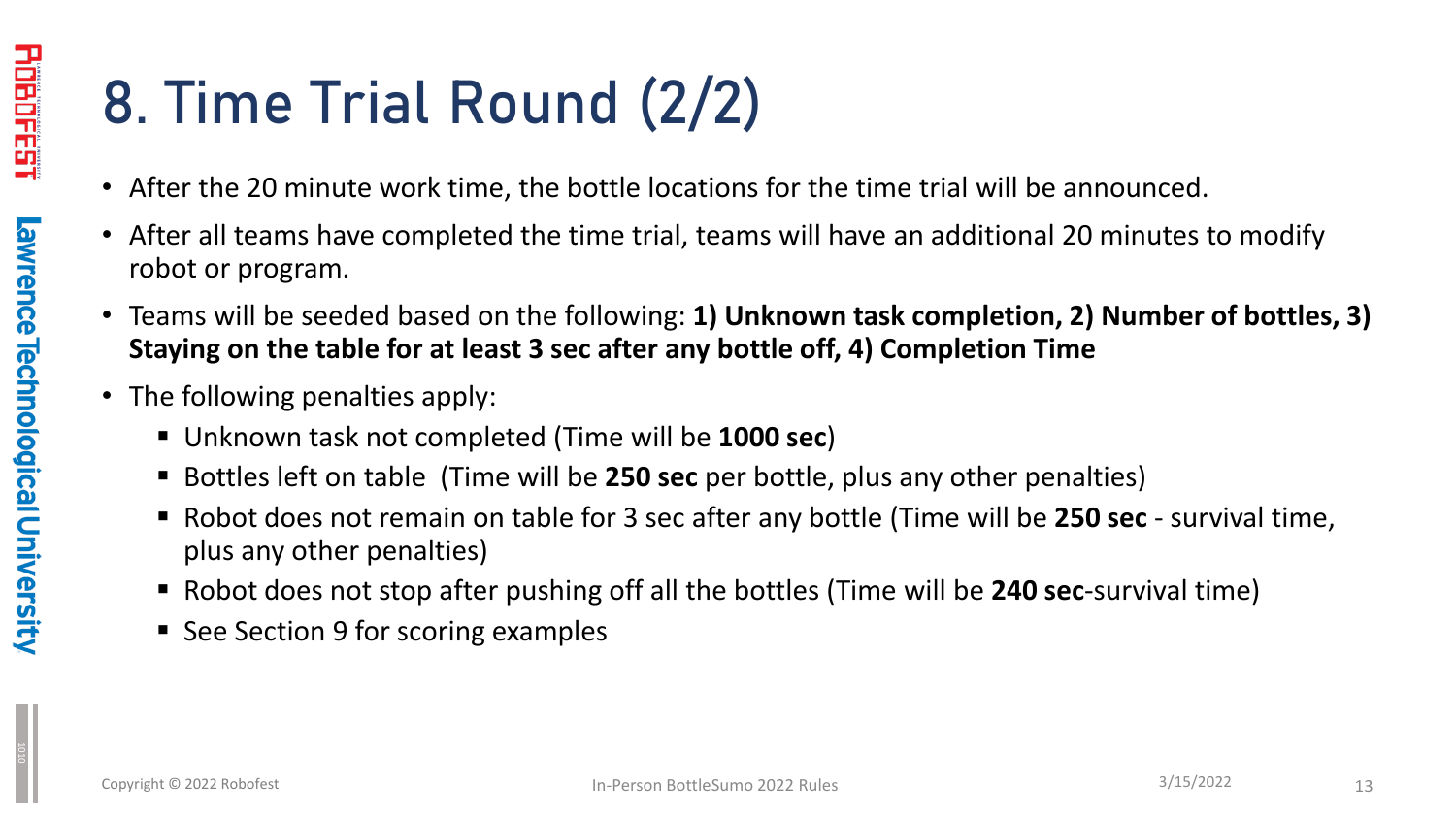#### 9. Time Trial Score Sheet

| <b>BottleSumo Time Trial Scoresheet</b>    |                                                    |                          |  |  |  |  |
|--------------------------------------------|----------------------------------------------------|--------------------------|--|--|--|--|
| Division (circle one)                      | Team ID<br><u> 1980 - Johann Barbara, martin a</u> | Round (circle one)       |  |  |  |  |
| Jr<br>Sr.                                  |                                                    | 1<br>2                   |  |  |  |  |
| Unknown Start was Correct?                 | Υ                                                  | Ν                        |  |  |  |  |
| Number of Bottles pushed off               | $1 \quad$<br>$\sim$ 2<br>$\mathbf{O}$              | в<br>(Sr Only)           |  |  |  |  |
| Did the robot stay on the table for 3 sec  | v                                                  | Ν                        |  |  |  |  |
| after last bottle?                         |                                                    |                          |  |  |  |  |
| <b>CHECK ONE BELOW</b>                     |                                                    |                          |  |  |  |  |
| Completion Time (if all bottles off        |                                                    |                          |  |  |  |  |
| and robot on table and robot stopped       |                                                    |                          |  |  |  |  |
| for at least 10 sec; do not include 10 sec | Elapsed (from Zero)                                | Remaining (from 120 sec) |  |  |  |  |
| after stop)                                | Record BOTH times                                  |                          |  |  |  |  |
| OR                                         |                                                    |                          |  |  |  |  |
| Survival time (if bottles left, robot      |                                                    |                          |  |  |  |  |
| falls off table or robot still moving)     |                                                    |                          |  |  |  |  |
| Judge's Initials                           |                                                    |                          |  |  |  |  |
| Team Member's Initials                     |                                                    |                          |  |  |  |  |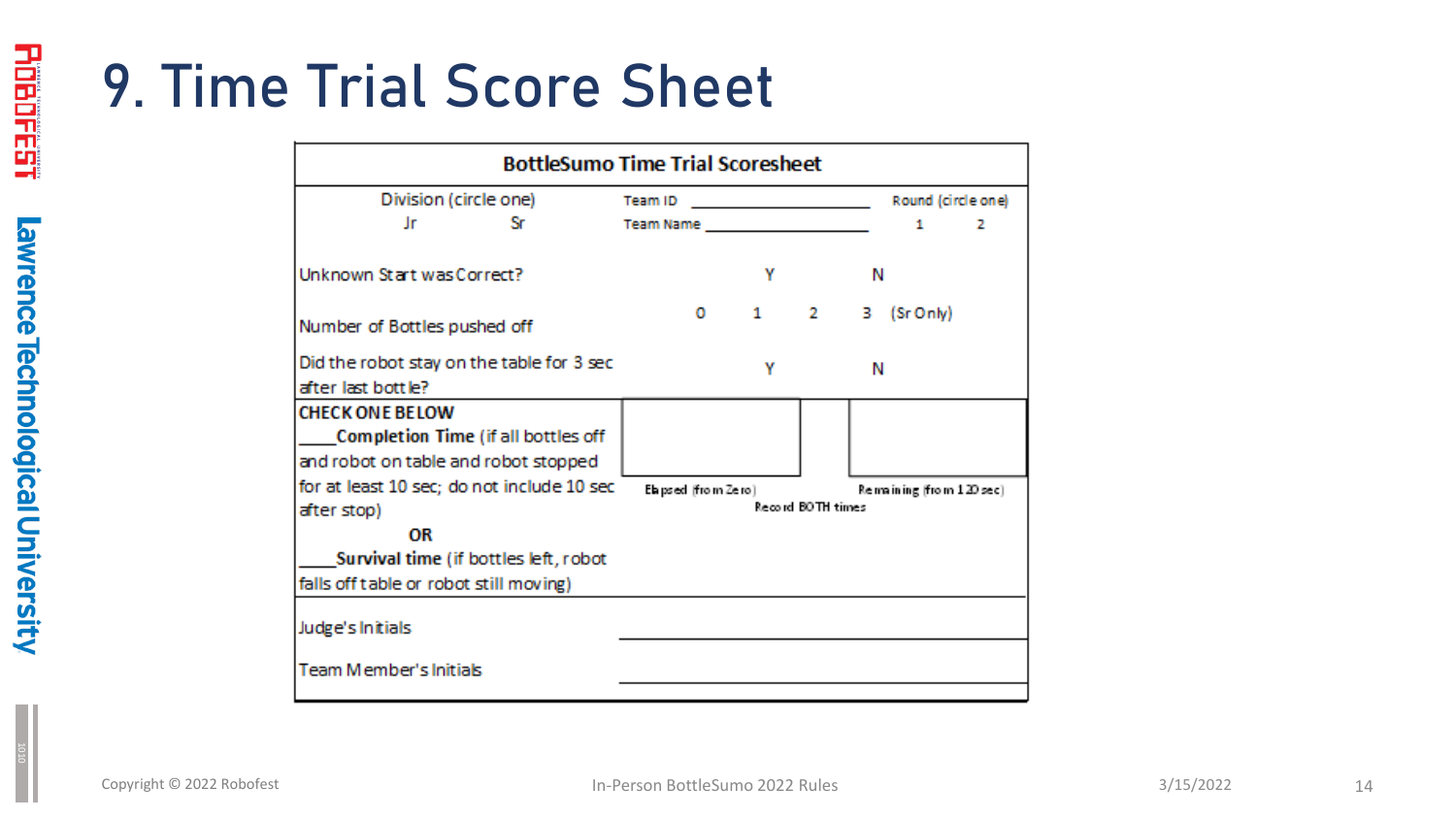#### 9. Time Trial Ranking Examples

|                   | <b>Score</b> | <b>Note</b>                                | Rank |         | <b>Score</b> | <b>Note</b>                                  | Rank |
|-------------------|--------------|--------------------------------------------|------|---------|--------------|----------------------------------------------|------|
| Team 1            |              | 1000 Failed unknown task                   | 12   | Team 7  |              | 100.5 100.5s Completion time*                |      |
|                   |              | Last bottle off at 118s, sumocide at 119s. |      |         |              | Sumocide at 30s; one bottle on the table     |      |
| Team 2            |              | 131 (250-119)                              |      | Team 8  |              | 470 (250-30+250)                             |      |
|                   |              | Robot survives on the table at the end;    |      |         |              | Last bottle off at 109s, Sumocide at 110s    |      |
| Team <sub>3</sub> |              | 250 One bottle on the table                | 8    | Team 9  |              | 140 (250-110)                                |      |
|                   |              | Robot survives on the table at the end;    |      |         |              | Sumocide at 10s; Two bottle on the table     |      |
| Team 4            |              | 500 Two bottles on the table (250+250)     | 10   | Team 10 |              | 740 (250-10+250+250)                         | 11   |
|                   |              | 120s Completion time (Last bottle off at   |      |         |              | Last bottle off at 120s, sumocide at 123s    |      |
| Team 5            |              | 120 60s, but robot did not stop)           |      | Team 11 |              | 130 (250-120)                                |      |
|                   |              |                                            |      |         |              | Last bottle off at 30s, Robot survived for 3 |      |
| Team 6            |              | 50 50s Completion time*                    |      | Team 12 |              | 180 sec but sumocide at 60 s (240-60)        |      |

(\*) Note that the completion time does not include the 10 second stop time

Note that Team 11 had a better score than Team 2 and Team 9 because it survived for a longer time.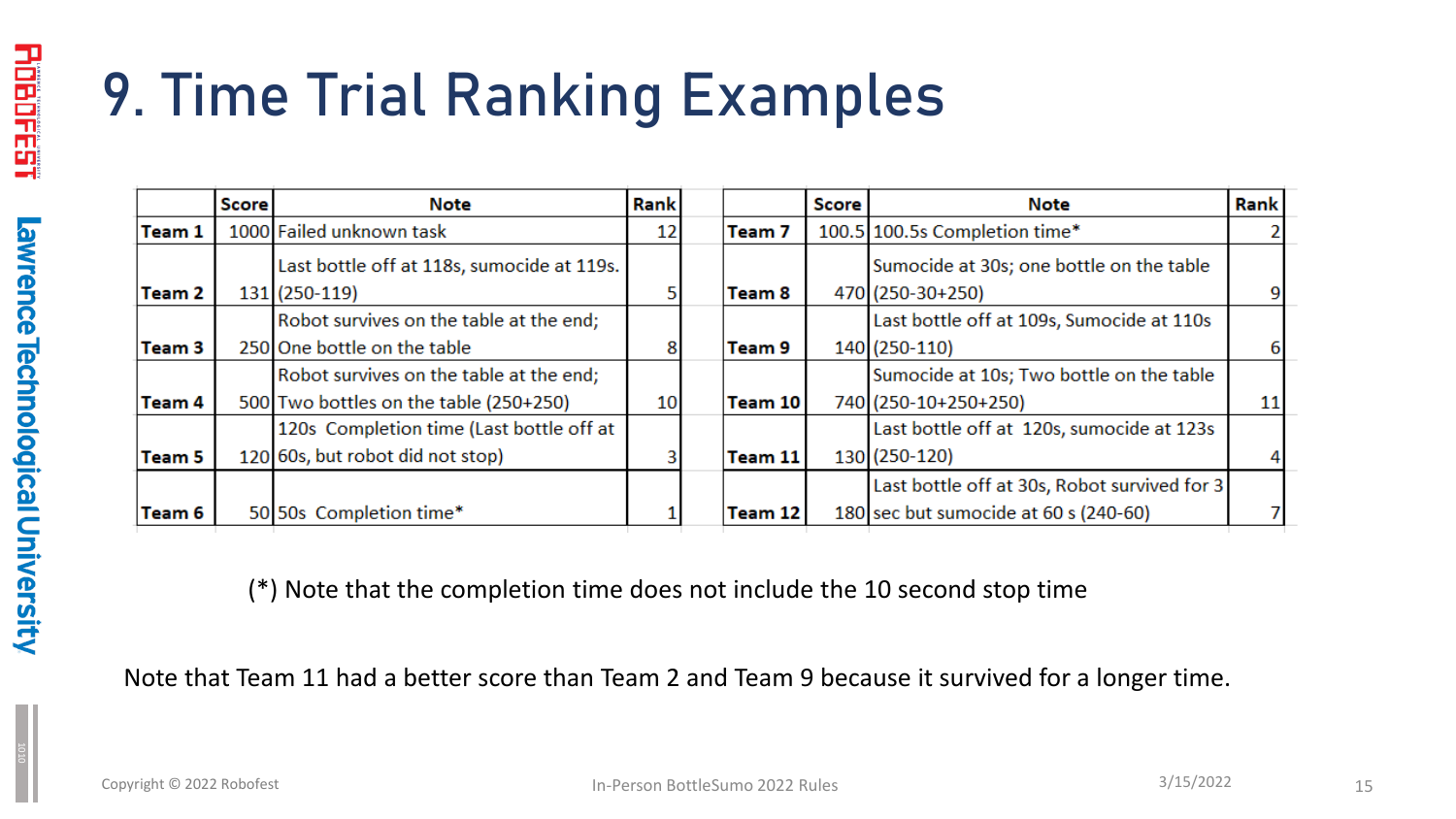### 10. Game (Head to Head) Rules

- A. A maximum of 2 minutes is given for each game
- B. At the start of each game, the judge will announce (a) the location on the table and (b) orientation of the robots on the table (For examples, see Game Field images)
- C. Teams will place their robots on the field according the judge's instructions
- D. The Unknown Task must be used to start the robot
- E. If the robot fails to move, the robot automatically loses the game, unless the other robot also fails to move, in which case it is a tie
- F. If the robot fails the unknown starting requirement, the robot automatically loses the game, unless the other robot also fails the unknown starting requirement, in which case it is a tie
- G. The bottle is placed at an unknown location equidistant from the two robots. The bottle location can be different for each game
- H. After the start, students/judges must move at least 1 meter away from the table edges until after the end of the game
- I. If the bottle is pushed off the table unintentionally, the game continues with head-to-head sumo wrestling
- J. If any piece/part of the robot comes off the robot, and subsequently falls on the floor, the opposing robot will be IMMEDIATELY declared the winner
- K. One battery change is allowed during the head to head matches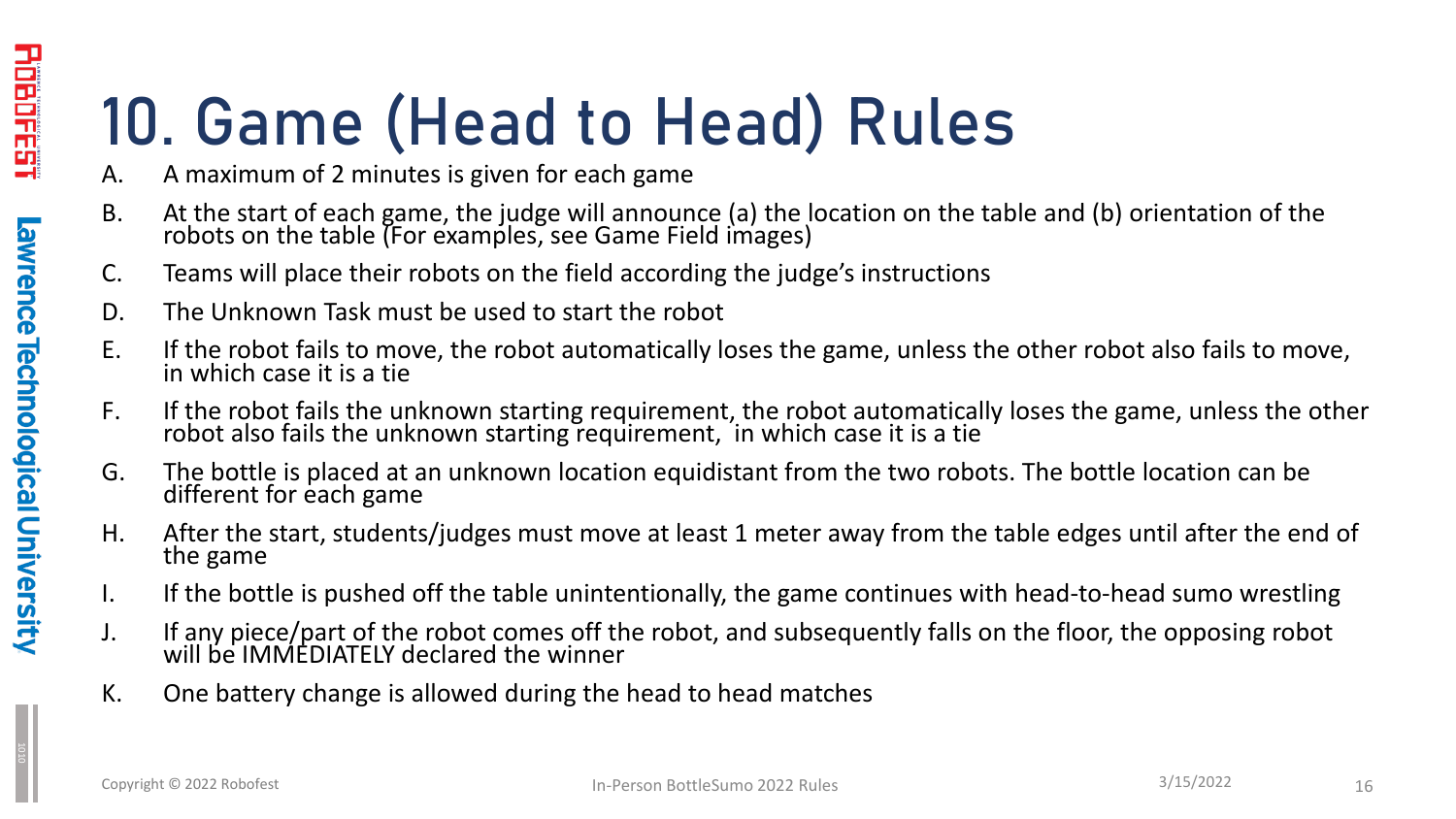### 11. Determining the Winner of a Game

- A robot is declared the winner of a game if one of the following criteria is met:
	- If intentionally (see Sec 12&13) pushes the **bottle** off the table and then remains intact and on the table for at least 3 seconds
	- If intentionally or unintentionally pushes the opponent off the table and then remains intact and on the table for at least 3 seconds
	- If it remains intact and on the table for at least 3 seconds after the opponent has committed "Sumocide" by falling off the table
	- If its opponent first pushes the bottle off the table but then commits "Sumocide" before the judge reaches the end of the 3 second count, the robot must remain intact and on the table for an additional 3 seconds to win the game
	- If the result is unclear, the game will be declared a tie and replayed
- **NOTE:** Judge must use a timing device such as the display timer, cell phone app, or stopwatch to insure time requirement has been met before declaring a winner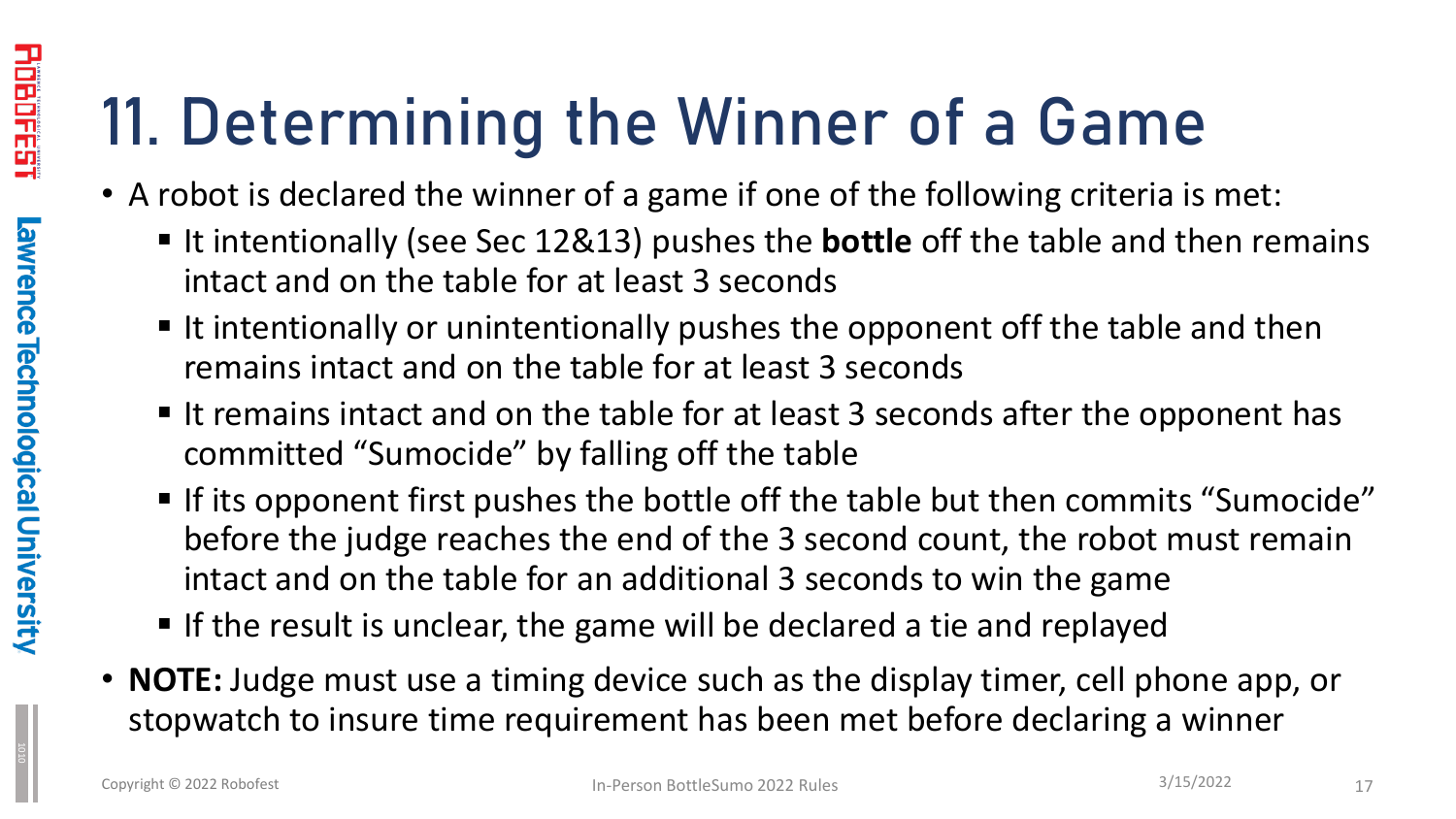#### 12. Game-Intentional Push Definition



**Intentionally** pushing the bottle off the table is defined as "the robot pushes the bottle off the table with any side of the robot that has a sensor, while neither the robot nor the bottle is in contact with the second robot". In figure above, Robot A is not in contact with B or bottle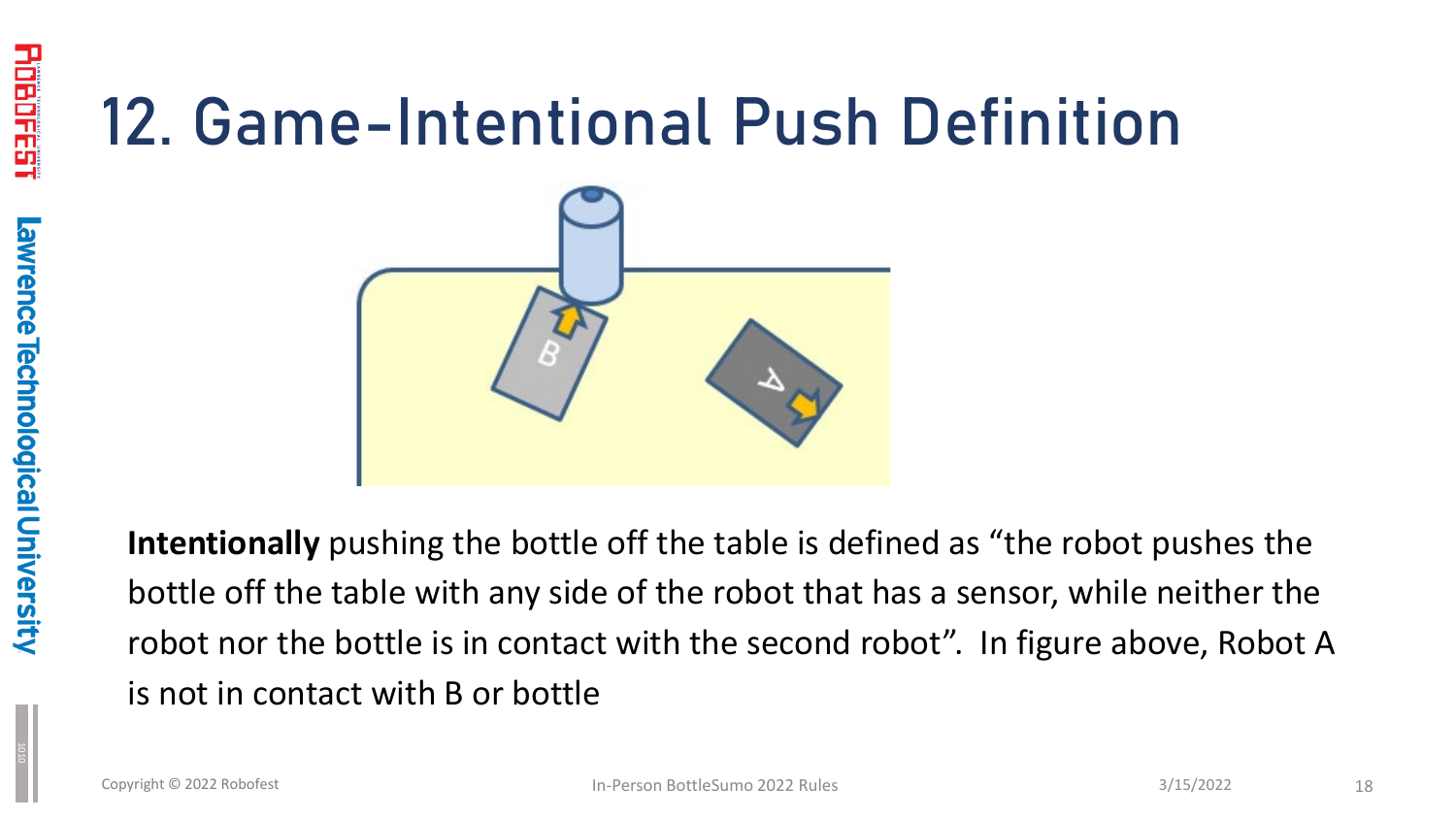### 13. Game-Unintentional Push Definition

**Unintentionally** pushing the bottle off the table is defined as "when the bottle falls off the table while both robots are in contact with each other" [see (a) and (b) below], or "when a robot pushes the bottle off the table with a side that does not have a sensor," as in the case when a robot is spinning [see (c) below]



In figure (d) above, suppose B pushed the bottle off the table. It is an unintentional (not a clean) push, since robot A was also touching the bottle

I HHLL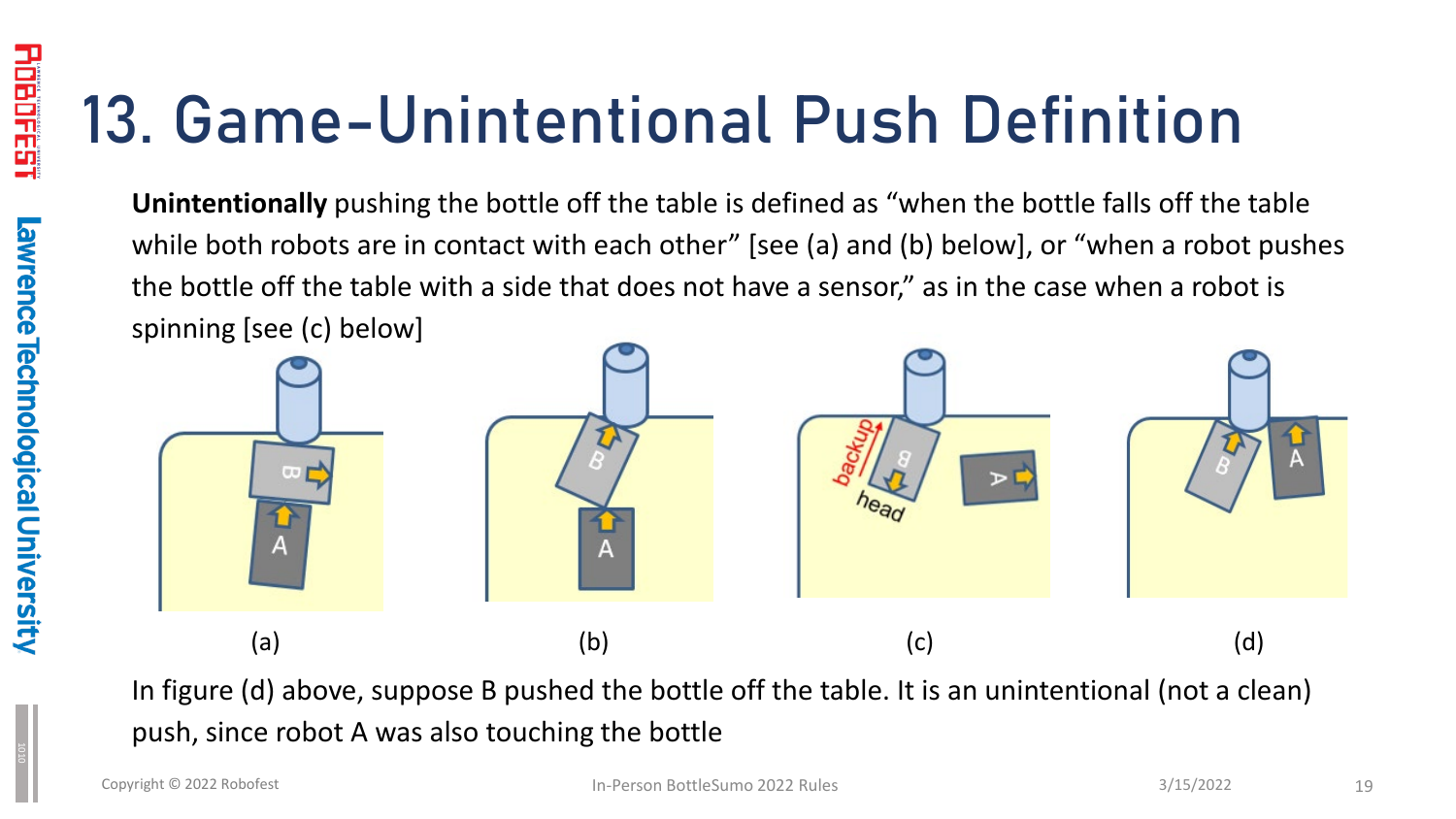### 14. Game Rules-Ties

- A tie game will be declared if the judge determines that:
	- Both robots at the same moment have any of their parts touch the floor (except in the case of a piece of the robot falling on the floor, See section 10 rule J)
	- The robots both fall off the table within three seconds of each other
	- NO progress is being made for 20 seconds at Judge's discretion
	- BOTH robots fail to start (do not move)
	- BOTH robots fail the unknown starting requirement
	- One robot fails to start (does not move) and the other robot fails the unknown starting requirement
	- There is no winner after two minutes
	- The result is unclear or too close to call
- If the match is a tie, the teams will keep playing additional games until one team wins two games
- The Judge will use his/her discretion to make any decisions for the situations not documented in these rules. The Judges' rulings are final

<u>Line Line</u>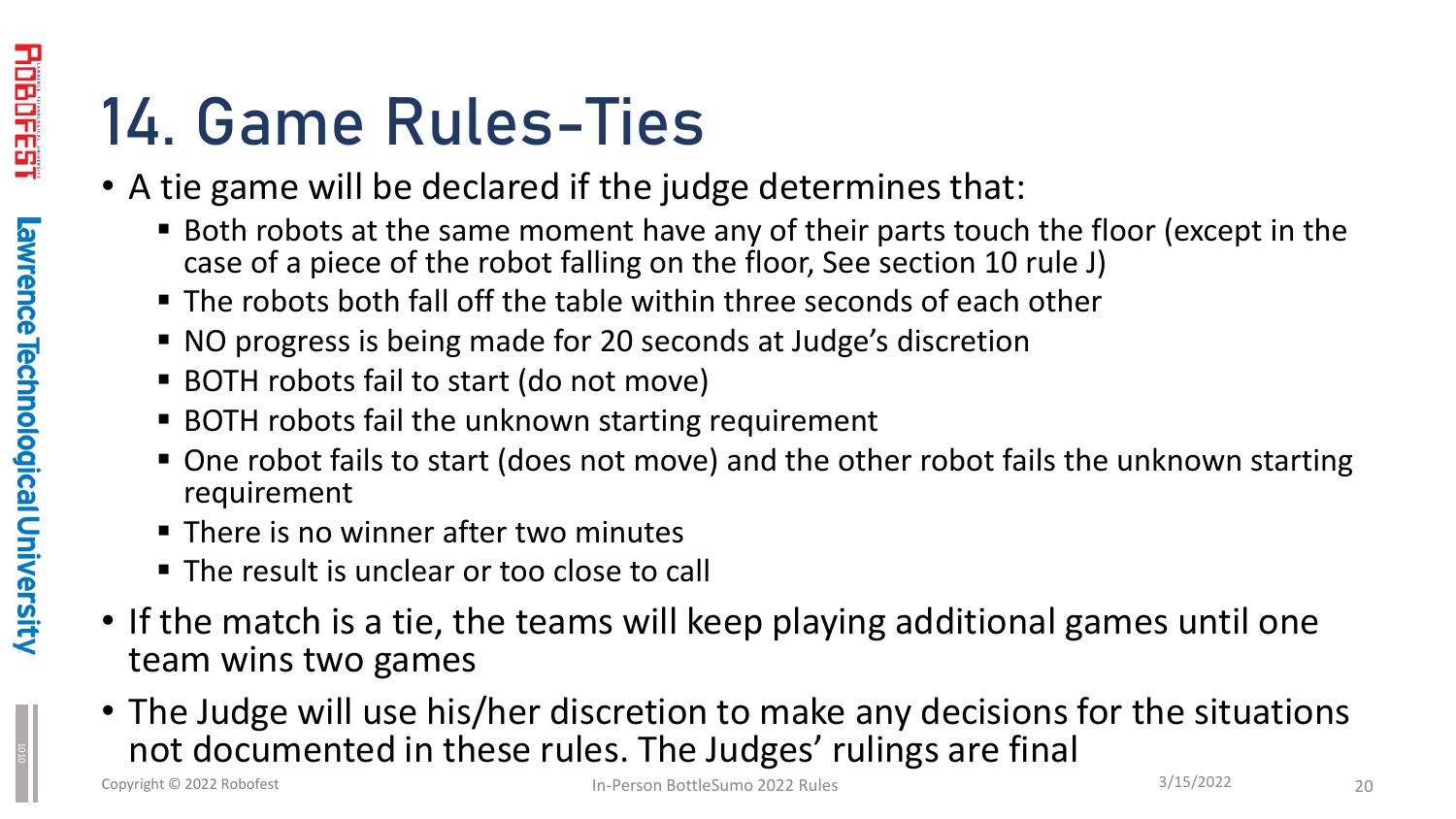## 15. FAQ (Frequently Asked Questions)

- Can a robot have multiple programs to select from when a game is started? Yes. However, the selection must be done quickly. Teams will not have maintenance time between games.
- If robot A intentionally pushes the bottle off the table, but it fell off the table before the 3 seconds, then the opponent B survives at least 3 seconds after the A's fall. Who is the winner? B is the winner.
- If robot A pushes robot B off the table, but A fell off the table too before the 3 seconds. Who is the winner? Tie Game.
- If robot A intentionally pushes the bottle off the table, but it fell off the table before the 3 seconds, then the opponent B committed "Sumocide" without surviving 3 seconds after the A's fall. Who is the winner? Tie Game.
- Robot A failed the unknown start. Robot B was successful and survived on the table at least 3 seconds. B is the winner.
- Both robots failed the unknown start. Tie Game.
- My start button was not pressed correctly. Can I touch the robot after the game started? No in general, but up to the Judge's discretion.